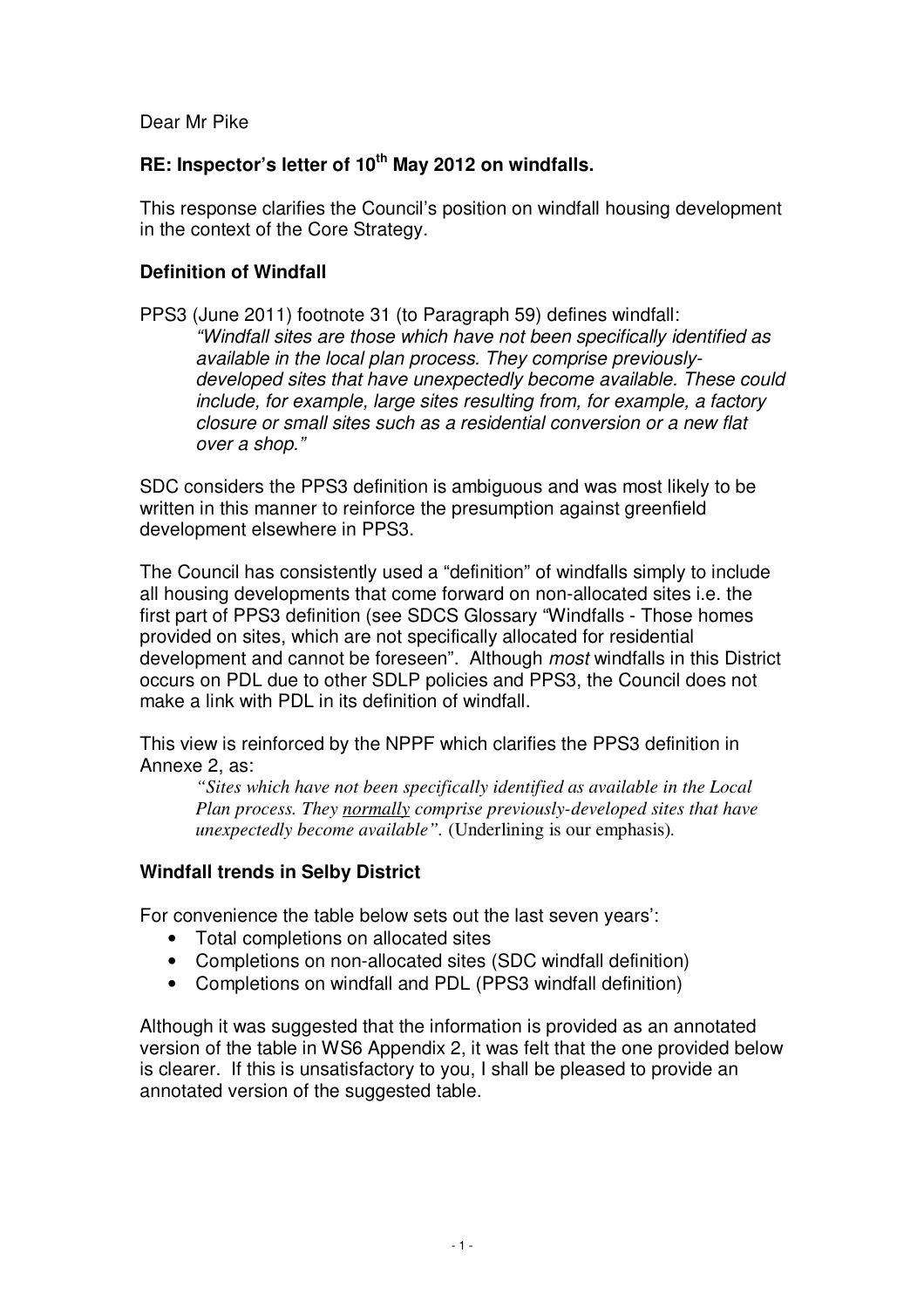|                             |                   |                                   |                                        | Figures for non-<br>allocated sites<br>(SDC definition) |                                                      |                           |                                   | <b>Figures for only</b><br>those non-<br>allocated sites<br>which are also PDL |                                        |
|-----------------------------|-------------------|-----------------------------------|----------------------------------------|---------------------------------------------------------|------------------------------------------------------|---------------------------|-----------------------------------|--------------------------------------------------------------------------------|----------------------------------------|
| Period                      | Completions total | Completions on<br>allocated sites | On allocated sites<br>% of completions | Completions on all<br>other sites<br>(windfall)         | % of Completions<br>on all other sites<br>(windfall) | All completions on<br>PDL | completions on<br>PDL<br>% of all | Of windfalls, how<br>many on BDI *<br>many on PDI                              | completions on<br>% of windfall<br>pol |
| 2010-11                     | 366               | 155                               | 42.3                                   | 211                                                     | 57.7                                                 | 181                       | 49.5                              | 174                                                                            | 82.5                                   |
| 2009-10                     | 270               | 107                               | 39.6                                   | 163                                                     | 60.4                                                 | 125                       | 46.3                              | 117                                                                            | 71.8                                   |
| 2008-09                     | 222               | 59                                | 26.6                                   | 163                                                     | 73.1                                                 | 154                       | 69.4                              | 146                                                                            | 89.6                                   |
| 2007-08                     | 583               | 240                               | 41.2                                   | 343                                                     | 58.8                                                 | 299                       | 51.3                              | 271                                                                            | 79.0                                   |
| 2006-07                     | 874               | 187                               | 21.4                                   | 687                                                     | 78.6                                                 | 585                       | 66.9                              | 585                                                                            | 85.2                                   |
| 2005-06                     | 633               | 53                                | 8.4                                    | 580                                                     | 91.6                                                 | 473                       | 74.7                              | 473                                                                            | 81.6                                   |
| 2004-05                     | 469               | 167                               | 35.6                                   | 302                                                     | 64.4                                                 | 242                       | 51.6                              | 242                                                                            | 80.1                                   |
| <b>TOTAL</b><br>2005-2010   | 3417              | 968                               | $\overline{\phantom{a}}$               | 2449                                                    | ٠                                                    | 2059                      | $\overline{\phantom{0}}$          | 2008                                                                           |                                        |
| <b>Average</b><br>2005-2010 | 488               | 138                               | 30.7%                                  | 350                                                     | 69.2%                                                | 294                       | 58.5                              | 286.9                                                                          | 81.4%                                  |

\*All allocated sites with the exception of HAM/2 are Greenfield. HAM/2 has 51 of its 89 dwellings on PDL, delivered as follows:

- 2007/08 = 33 completions of which 28 on PDL
- 2008/09 = 16 completions of which 8 on PDL
- 2009/10 = 13 completions of which 8 on PDL
- $\bullet$  2010/11 = 28 completions of which 7 on PDL

All other PDL was from windfalls.

I trust that the above satisfies the queries raised.

We are aware that Mrs Hubbard has submitted correspondence that she considers that, following discussions with her colleagues, the figures in WS6 Appendix 3 regarding development in garden curtilages cannot be relied upon. In the absence of alternative figures or robust analysis, the Council is satisfied that its own figures are correct and must be treated as such.